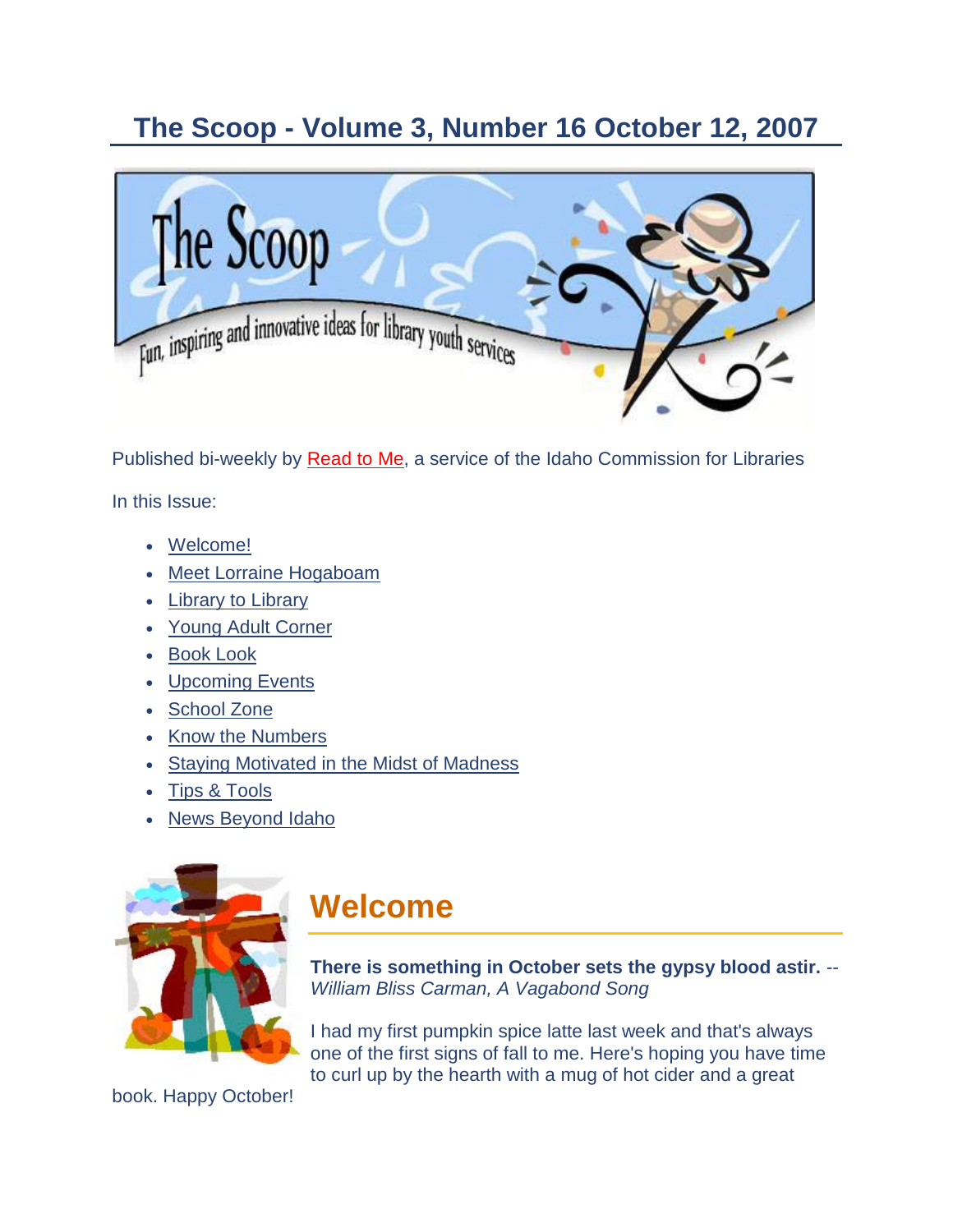## <span id="page-1-0"></span>**Meet Lorraine Hogaboam**



Lorraine Hogaboam is the district librarian K-6 for the Independent School District #1 in Lewiston. She's been in the library field for 18 years -- all but two in her current position. Lorraine works mostly with the elementary library techs in a supervisory role, and with teachers and school district staff. The district has seven elementary schools with 2,482 students in those schools.

Lorraine said she started on the path to a career in libraries when she was a junior in high school and their elementary school burned down. "After the new building was rebuilt and as the elementary librarian was creating a

new collection, I was able to go to that building one class period each day to help with that process. At the time I had no idea that nice librarian would become my mother-inlaw about five years later!," she said.

"I was a second grade teacher before staying home for nine years to raise my children, so you can see that children are important to me. Upon returning to the work world as a substitute teacher, a principal approached me with the idea of being a library tech to finish out the school year if a position opened up. That didn't happen, but there were several openings the following year, and I was hired. After two years I earned my library endorsement and was hired as the District Librarian K-6. I enjoy helping patrons of all ages. Like most librarians, I like to say, 'Yes, we have that, … I found that for you, … we can get that for you,' etc.," she said.

We asked Lorraine to talk about her biggest success and challenge and she responded that she is very proud the Lewiston schools are part of VALNet—the Valley Automated Library Network. "We joined this consortium while I was a library tech. Because of my position, I am on the VALNet Board of Directors. In the last few years VALNet became part of the larger umbrella, WIN—Washington Idaho Network. It is exciting to be part of a group in which school libraries, public libraries and academic libraries can work together to provide information to our patrons.

Lorraine's favorite part about her job is connecting people with the information that they want or need. "Just last week the cashier in the grocery store found out I am a librarian. He wanted to find a book that had been read to him in grade school so he could share it with a friend. I was able to find *Cloudy with a Chance of Meatballs* with the little bit of information he gave me—a family lived on an island and it rained food. He was very excited to be able to read it again for himself!" She also talked about a fun project she is working on now, connecting kids with books and baseball. "Each fall I work with staff from Lewis Clark State College to find a new baseball book. During the NAIA World Series each Lewiston elementary school hosts a team. Those team members come to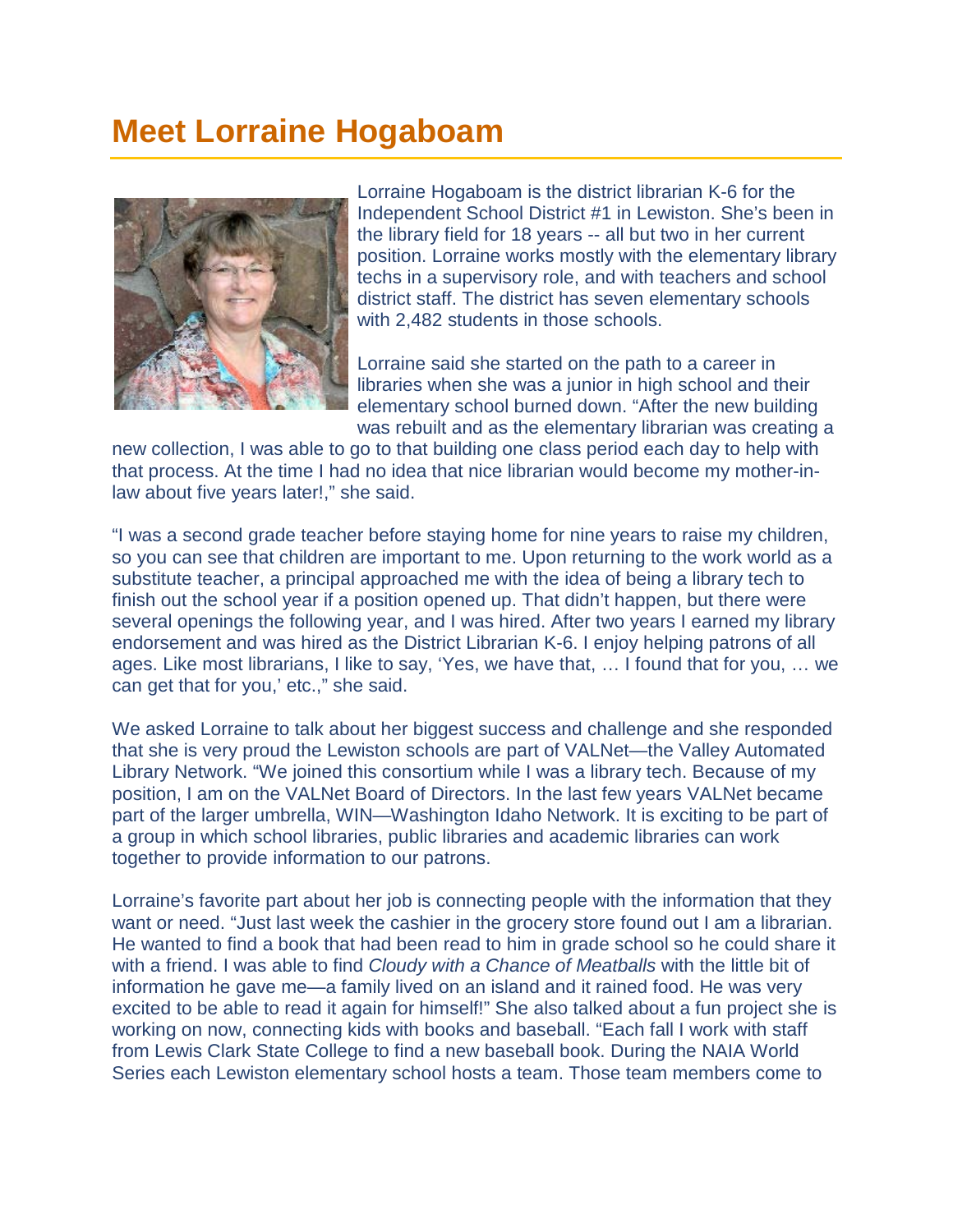the elementary school, read part of the book to get the students hooked on the book, autograph the books, and give a book to each 6th grader," she said.

Dr. Seuss was cited as Lorraine's favorite children's author. "While I was a second grade teacher Dr. Seuss became a favorite author of mine. The students kept requesting his books for read-aloud and those books just grew on me," she said. Reading wasn't always a favorite pastime, however. "I was a late bloomer. My parents wanted me to read. They enrolled me in the Weekly Reader Book Club and purchased a subscription to a National Geographic current events magazine. I didn't really get into reading at that point. While in college I took a Children's Literature class. Each week my mother-in-law, who was an elementary school librarian, would hand me a box of good children's books to read. That is when I really became a reader," she said. "So, never give up on those young people!"



Since going to Pennsylvania for a vacation several years ago, Lorraine has particularly enjoyed reading books about the Amish. Right now she is reading *House Calls and Hitching Posts* by Elton Lehman.

When she's not working at the library, Lorraine enjoys spending time with Rod, her husband of 36 years, her three grown children and our two granddaughters. "I also enjoy reading (of course), knitting, sewing, and quilting," she said. And her favorite flavor of ice cream is Pralines and Cream.

*Editor's Note: Lorraine teamed up with Lewiston City Library Youth Services Director Heather Stout in September for a day of Summer Reading planning with the "Daring Dreamers" Committee. We appreciate Lorraine's perspective as the school library representative and thank her for taking the time to be profiled in The Scoop!*

## <span id="page-2-0"></span>**Library to Library**

#### **More Storytimes Transformed**

Our recent Storytimes Transformed! presenter Sue Nespeca promised to find a quote she read on the Zero to Three website about babies and board books. Sue thought it was a great answer for parents who are reluctant to give their young baby a book to play with, saying, "They will just put it in their mouth!" When Sue looked for the information, she found that it was no longer available on the website (it had been redesigned), but she shared this information that she had saved in her file:

#### **"Why do babies like to chew on books?**

Babies are learning about the world by using all of their senses. Babies seem to want to look, touch, taste and listen to everything that they encounter! As soon as a baby is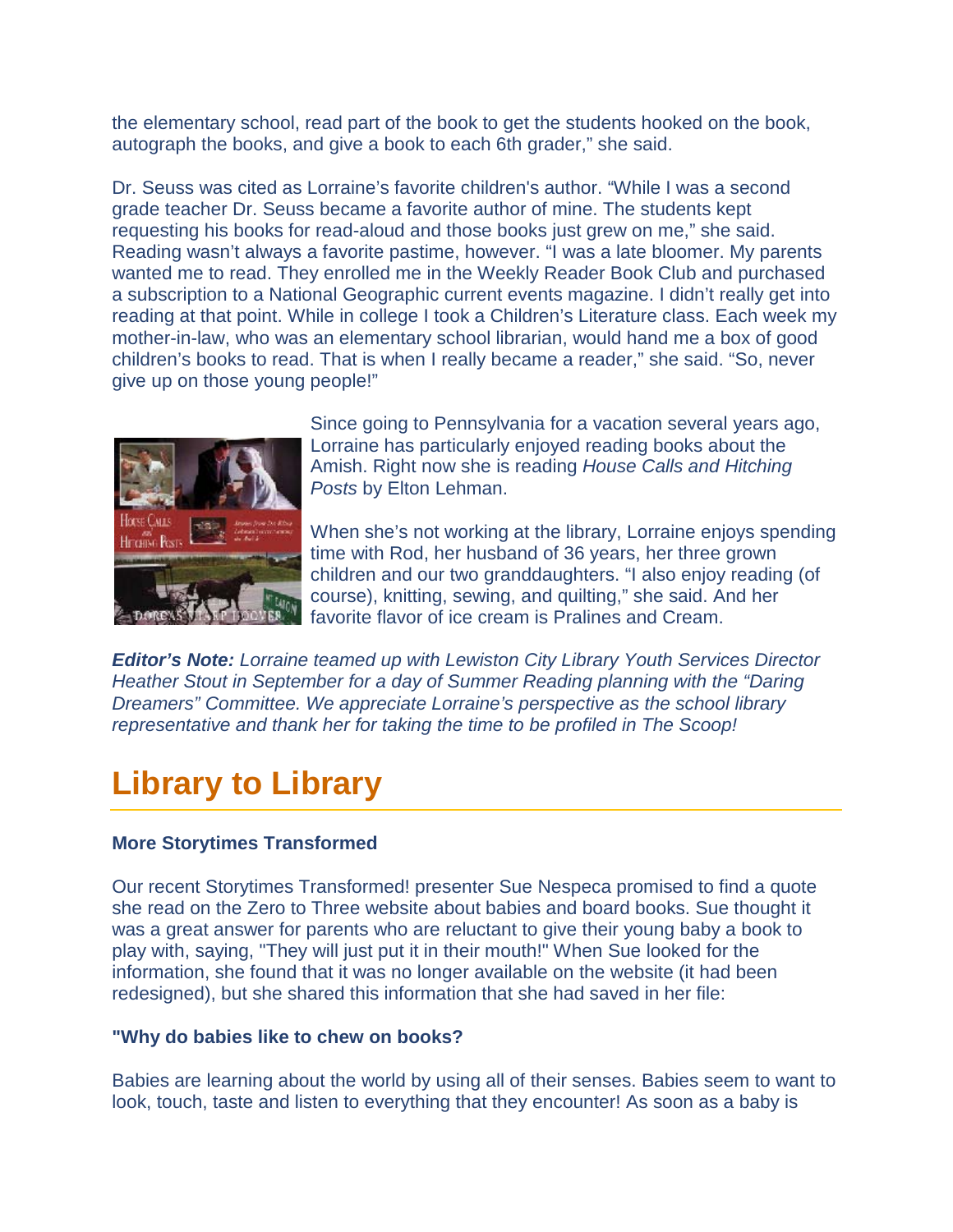born, she is looking and learning. Soon babies are reaching and grasping, and of course with grasping, comes mouthing. Many caregivers are amazed at how often and how quickly babies grab, then try to eat everything - even the dog's tail! Why all this mouthing? It is one of the best ways babies have to really explore objects and people. Babies use all of their senses to learn and figure out how the world around them works. When a baby chews on an object, like a book, she is learning about the physical characteristics of that object, and a bit about its function, like whether it is edible or not. She also learns a bit about cause and effect when you - or the dog - react to her mouthing behavior!

How does chewing on books lead to reading and writing? Mouthing books is really an important early literacy skill. Research has shown that exposure to books and stories from a very early age gives children the building blocks they need to develop into readers and writers. Judith Shickedanz, a researcher and educator, describes four different categories of early literacy skills. "Book handling behaviors" is one category. Babies who mouth books are learning about what a book is - how it feels, how it looks, how it tastes and maybe what is inside it! If a baby can freely explore books and is being read to, she will begin to associate books with warm, positive interactions with you and other caregivers.

Positive feelings about books are critical to literacy learning. Mouthing and manipulating books leads to holding, turning books upright, and eventually to turning pages. Even though a baby may be more interested now in mouthing, shaking and throwing books than in looking at what is inside them, those behaviors will change as she grows. Soon she will be moving on to other early literacy behaviors and begin to peer inside those books to see the magic that books possess. *[BrainWonders: Developed 1998-2001]* 

#### **. . . and, these Idaho librarians have implemented changes in storytimes**

#### **Joy Preece, Ammon Elementary School, Idaho Falls**

"Have made some changes, not too many, at our school. The kindergarten teachers now have the HUGE poster with 6 Early Literacy Skills listed for families to view while waiting for their child. I talked to the principal as well about how the public libraries will now work in a manner to support the early literacy skills in their storytime programs. Libraries must change to meet the needs of everyone! I see it happening in Idaho!!"

#### **Krissi Hansen, Council Valley Public Library**

I really enjoyed the Storytimes Transformed workshop. I am the storytime volunteer for the Council Valley Free Public Library. We have begun storytime again and we will focus on one of the early literacy skills in the first 6 weeks. It never occurred to me that storytime wouldn't make that big of a difference if that's the only reading a child got during the week. But, if we train the parents how to read to their kids, the kids will become better readers and enjoy coming to the library even more. This past week we focused on Print Awareness and have put up the poster of the six skills where parents can see it.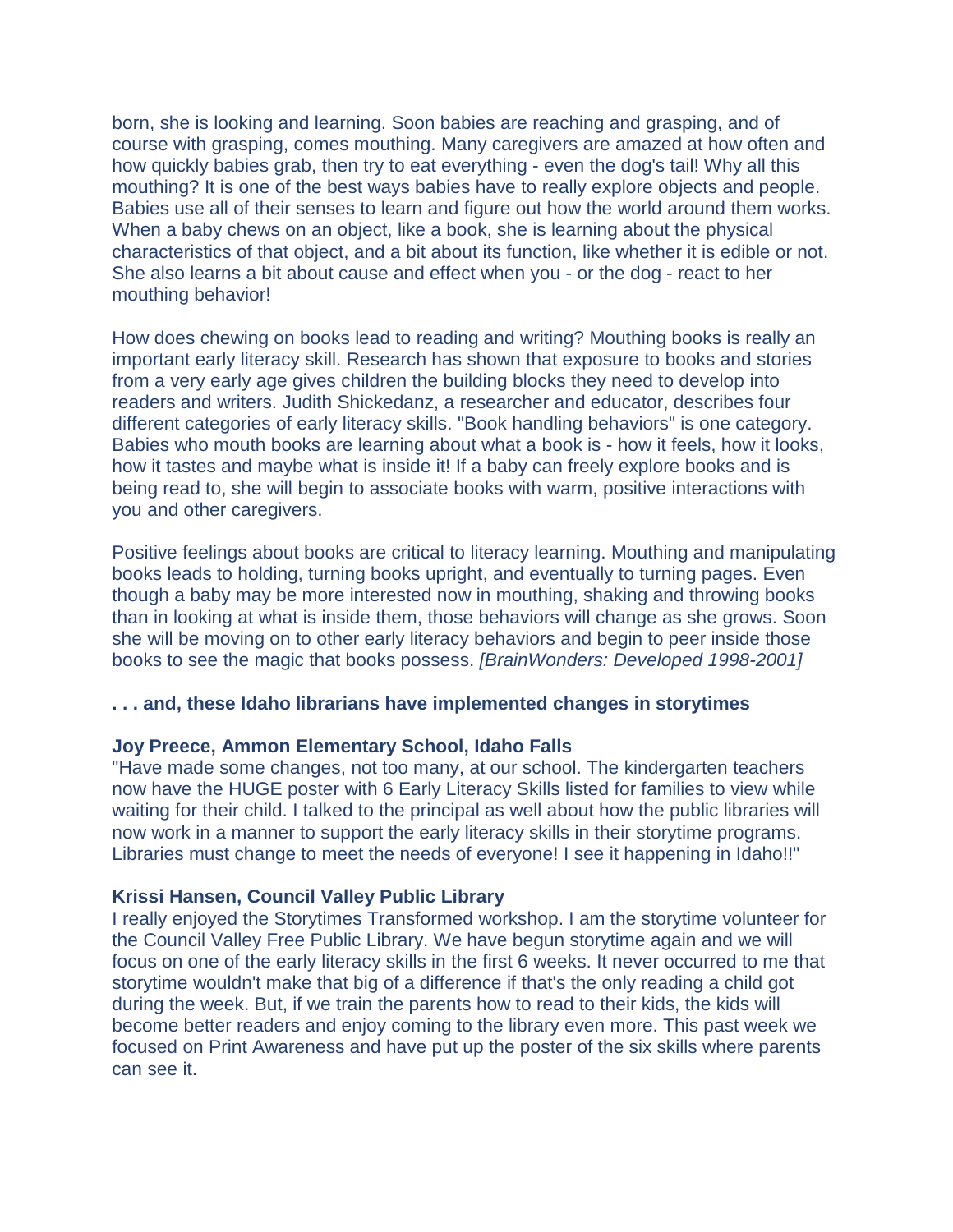#### **Kimbre Chapman, Children's Librarian, Caldwell Public Library**

"In Caldwell, we were already doing much of what was in the the workshop. I found the workshop valuable, however, in that I'm expanding on the instructional aspects to parents. One change is that this week I'll start introducing the skill we are focusing on for that week. I'm including storytime aides as handouts to parents and caregivers at the end of storytime. These are tip sheets of things that caregivers can do in their homes. The tip sheets are in a handy size as they will fit in a recipe box."

## <span id="page-4-0"></span>**Young Adult Corner**

#### **New Technologies and New Literacies for Teens will be offered in 2008!**

The Idaho Commission for Libraries (ICFL) will be offering Idaho public and school librarians an exciting opportunity this winter. A cohort of 25 people will participate in a six-week online class January 14 – February 22, 2008 to learn how teens' use of technology to play, learn, and create improves their text-based literacy skills. This group of people will meet face-to-face in Boise before and after the online course. ICFL will pay the \$212 registration fee, plus travel and related expenses for the two meetings in Boise.

ICFL is partnering with YALSA (Young Adult Library Services Association) to offer this training opportunity. The online course description reads:

How are teens using technology to communicate, collaborate, and create? What technologies should librarians know about to support teen interest in building community online? In this four week course you will find the answers to these questions, become familiar with the tools and techniques teens use to communicate and collaborate online, and discover how to inform your own community about best practices that support teens' technology-based print literacies. Participants in the series will have the opportunity to talk with others about teen use of technology and how that use improves literacy skills. They will also have the chance to create a framework for a program or service at their library that supports teen technologybased print literacy.

More information about the online course and things to consider, can be found at [www.ala.org/ala/yalsa/onlinecourses/info.htm.](http://www.ala.org/ala/yalsa/onlinecourses/info.htm) In 2006, 15 staff members from Idaho public and school libraries participated in the course and in-person meetings. Here's a sampling of comments from last year's participants:

- "This course was great. Thanks!"
- "I'm really glad to have had the chance to take this. I hope I can keep learning."

In addition to the YALSA requirements, the Idaho Commission for Libraries is asking participants to commit to come to Boise twice. One day-long session will be held in January before the online class starts and one day-long meeting will be held in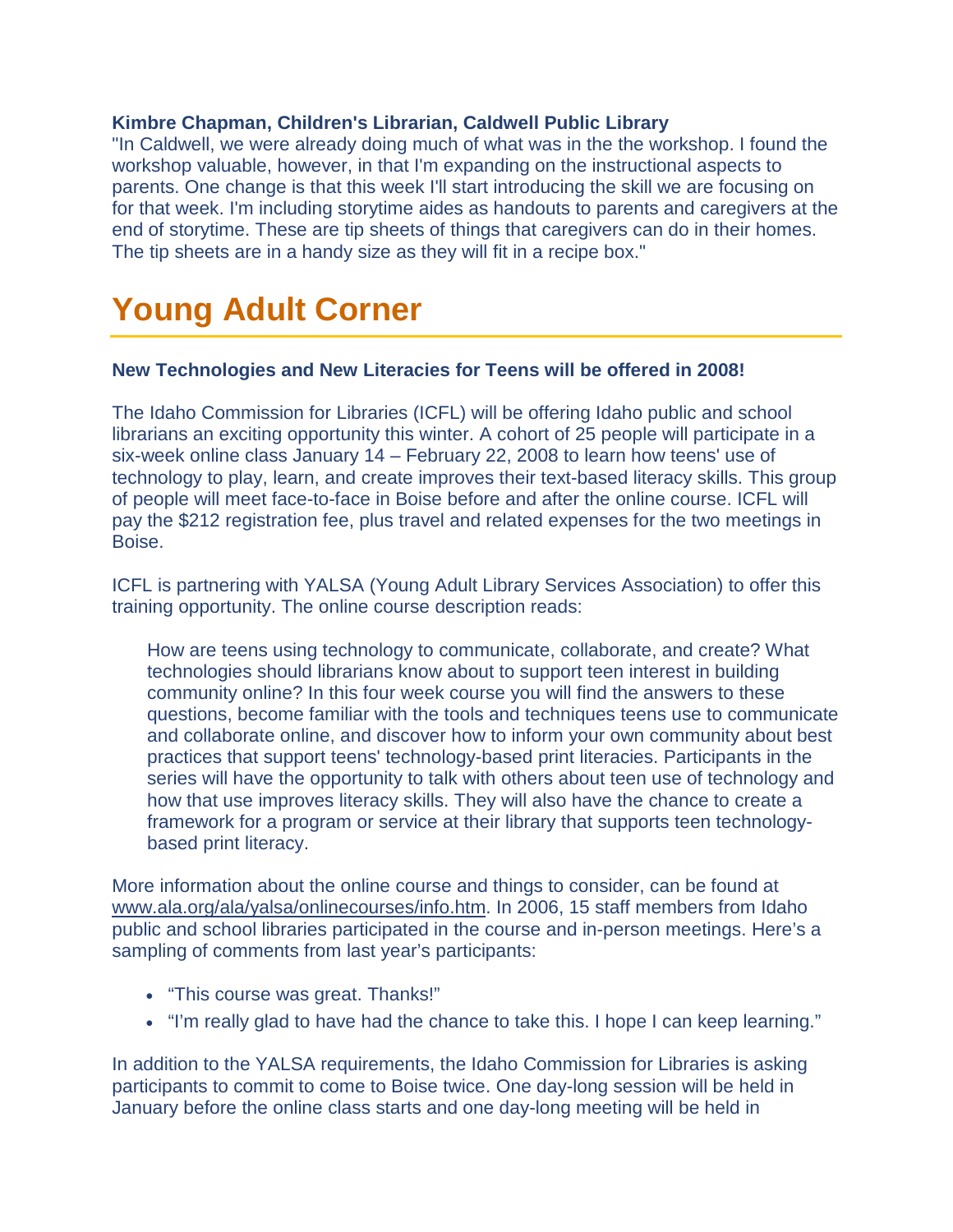February. Participants will also be required to share the information learned from the course with the Idaho library community. This can be accomplished by contributing written comments through a blog, on Libidaho, in *The Scoop*, or presenting at a regional library meeting.

We're excited about the topic and the chance to improve library services for the teens in Idaho. Please call (1-800-458-3271) or e-mail Stephanie Bailey-White [\(stephanie.bailey](mailto:stephanie.bailey-white@idaho.libraries.gov)[white@idaho.libraries.gov\)](mailto:stephanie.bailey-white@idaho.libraries.gov) with any questions you may have. We expect to have the online registration up by the end of October.

## <span id="page-5-0"></span>**Book Look**



*Thank you to Kathryn Poulter from Marshall Public Library for sending us this article*.

**Is there life after Harry?**

By now, many people who longed for the conclusion to Harry Potter's seven-volume saga know all the answers the books reveal. (But don't

worry, I won't spoil the end for anyone who hasn't read the last book yet.) Now the big problem is finding something else to read. I know when I come to the end of a book or series I've really loved it is sometimes hard to find another book that even comes close to capturing my interest. But there are still wonderful books to read!

Harry Potter books are long and complex. Each book contains themes and ideas that appeal to different people. Some folks read Harry Potter for the exciting adventure stories. I really like the interaction of Harry, Ron and Hermione as their friendship develops and deepens. Other people are attracted to the magical world J. K. Rowling described. I have identified six central themes of the Harry Potter books and have found books that, although they don't mirror Rowling's plot, still have that particular aspect as one of their main themes. Here are some ideas for further reading on each of those themes:



**Friendship.** Some of the greatest examples of friendship I've found in books come in a long series written by Madeleine L'Engle. While many people are familiar with A Wrinkle in Time, there are other less famous books like *Meet the Austins*, *A Ring of Endless Light*, and *The Arm of the Starfish* that show the

complexities of emotions and friendship and tell a great story as well. I also love the four books by British author Hilary McKay about the delightful, quirky Casson family. The first book in this series is *Saffy's Angel*.

**School.** Of course Hogwarts is unique among schools, but there are many other interesting stories about schools and the children who attend them. One of my favorites is the two-volume set by John Knowles about Devon, a private boarding school in New Hampshire on the Atlantic Coast during World War II. The first book, *A Separate Peace*,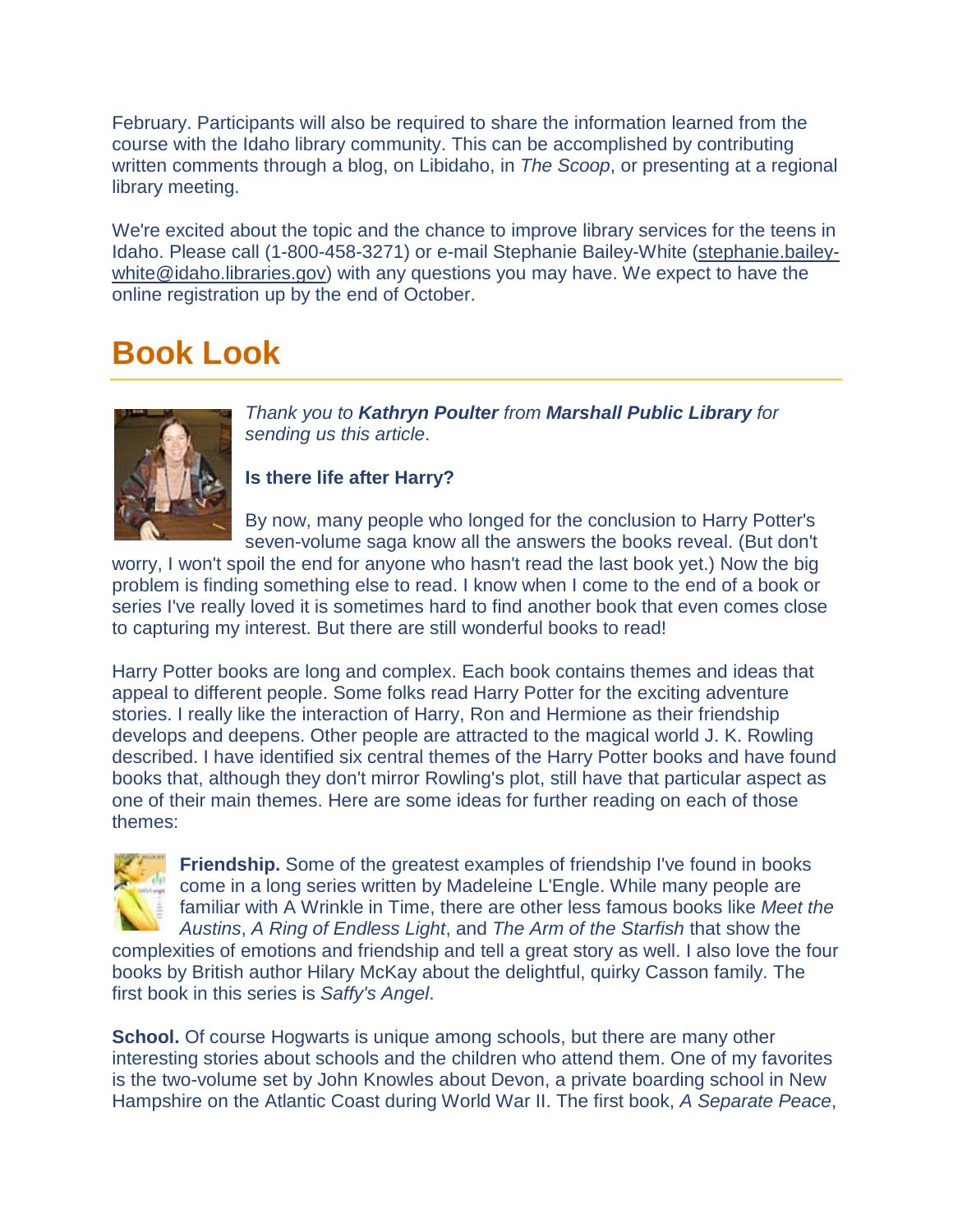<span id="page-6-0"></span>describes some unforgettable experiences around a predominate oak tree overhanging a creek. Andrew Clements is another favorite writer of school stories. These aren't about boarding schools but about regular neighborhood schools and the children who attend them. Read, for example, *The Landry News*, *School Story*, *Room One*, and *The Report Card*.

**Good versus Evil.** The struggle between good and evil is not new. He-Who-Must-Not-Be-Named is just one manifestation the evil that lurks everywhere, in real life as well as in books. But just as there is evil, there is also an even greater good that can't be overpowered. Some books that have this ongoing struggle as a main theme are the *Narnia* books by C. S. Lewis, *The Dark Is Rising* series by Susan Cooper, and the classic *Lord of the Rings* trilogy, by J. R. R. Tolkien.

**Magic.** Wouldn't it be great if there really were a wizarding world, and if we were part of it? Here are some books about children, and others, who find magical items or discover that they have magical abilities. In *Half Magic*, some children find a medallion that grants them exactly half of whatever they wish. There are six other books also by Edward Eager that you might enjoy. Older readers will be enchanted by the Chrestomanci books by Diana Wynne Jones. The Chrestomanci is the enchanter who controls the use and misuse of magic in all the worlds. But what happens when Christopher, who might become the next Chrestomanci, can't seem to perform even the simplest spell? Find out in *The Lives of Christopher Chant*.

**Adventure.** Much of the appeal of Harry Potter is that the books are great adventure stories. Books like the *Prydain Chronicles* by Lloyd Alexander and the *Tripod* series by John Christopher are other great tales of adventure and excitement. Older readers will enjoy Garth Nix's *Sabriel, Lirael, and Abhorsen* as well as *The Belgariad*, a series by David Eddings.

**Outdoor Survival.** If you've read the seventh Harry Potter book you know that Harry, Ron and Hermione do a bit of camping. But they live in luxury when compared to Brian's lifestyle in Gary Paulsen's *Hatchet*, or young Sam Gribley in *My Side of the Mountain* by Jean Craighead George. Older readers will find Will Hobbs' tales of the Yukon exciting.

Think back to what you liked best about Harry Potter and maybe one of the books I've mentioned will spark your interest. Whatever book you decide to read, you will find it and others like it at Pocatello's Marshall Public Library.



## **Upcoming Events in November**

November 1 - **National Family Literacy Day** – "Learning is a Family Legacy…Pass it On!" The National Family Literacy Center celebrates the importance of having the whole family involved in literacy and

learning. The website provides a link to an activity calendar for families to celebrate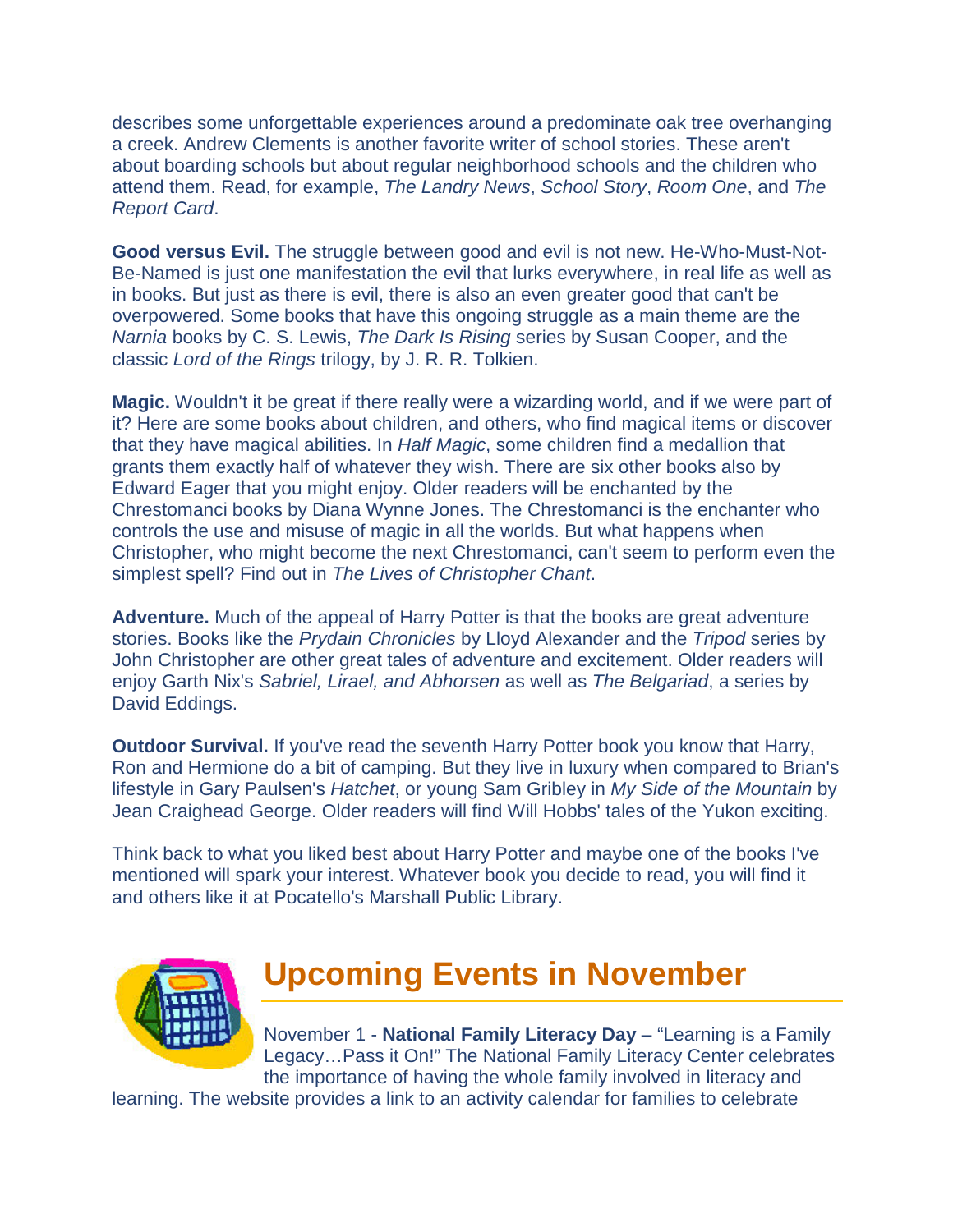literacy throughout the month. Look for it at [www.famlit.org/Resources/NFLD.cfm](http://www.famlit.org/Resources/NFLD.cfm) November 11 - Veteran's Day - "Honoring Our Veterans Through Poetry Pre-writing" is an activity of ReadWriteThink, a partnership between the International Reading Association (IRA), the National Council of Teachers of English (NCTE), and the MarcoPolo Education Foundation. Find out more at: [www.readwritethink.org/lessons/lesson\\_view.asp?id=9](http://www.readwritethink.org/lessons/lesson_view.asp?id=9)

November 11-17 - **American Education Week** - NEA's 86th annual American Education Week (AEW) spotlights the importance of providing every child in America with a quality public education, and the need for everyone to do his or her part in making public schools great. For more see [www.nea.org/aew/index.html](http://www.nea.org/aew/index.html)

November 11-17 - **Idaho Family Reading Week** - Sponsored by Read to Me, a program of the Idaho Commission for Libraries. For more information, see [http://libraries.idaho.gov/readweek.](http://164.165.30.103/icfl/readweek)

November 22 – **Thanksgiving** - Ever wonder what the pilgrims and their Native American guests really ate at the first feast? The truth may surprise you. Contrary to popular belief, they didn't sit down to a meal featuring turkey, corn, cranberries, and pumpkin pie (in fact, they didn't even have forks!). For more see [www.history.com/minisites/thanksgiving/](http://www.history.com/minisites/thanksgiving/)

Some fun and different events to observe in November include: **Family Stories Month, I Am So Thankful Month, Learn Chinese Month, National Life Writing Month** (for more… [www.scrapyourstories.com/lifewritingmonth.htm\)](http://www.scrapyourstories.com/lifewritingmonth.htm) and **National Pomegranate Month**. **International Tongue Twister Day** (November 3), **National Young Readers Day** (November 13 – for more [http://www.bookitprogram.com/teachers/nyrd.asp\)](http://www.bookitprogram.com/teachers/nyrd.asp), **I Love to Write Day** (November 15), **National Family Volunteer Day** (November 17 – for more [http://disney.go.com/disneyhand/familyvolunteers/\)](http://disney.go.com/disneyhand/familyvolunteers/), **Name Your PC Day** (November 20), **Electronic Greetings Day** (November 29).

#### **Authors' Birthdays in November include:**

November 1 – **Nicholosa Mohr** (born in 1935). She is an American young adult novelist, short story writer, and illustrator. Mohr's work is noted for its realistic portrayal of life in New York City's Puerto Rican slums. An accomplished painter and printmaker, she received awards both as author and illustrator for her 1973 first novel, *Nilda.* For more see<http://www.enotes.com/contemporary-literary-criticism/mohr-nicholosa>

November 13 - **Robert Louis Stevenson** (1850-1894). He was a Scottish novelist, poet, and travel writer, and a leading representative of Neo-romanticism in English literature. Some of his works include: *Treasure Island, A* Child's Garden of Verses, The Strange Case of Dr. Jekyll and Mr. Hyde and more. <http://people.brandeis.edu/~teuber/stevensonbio.htm>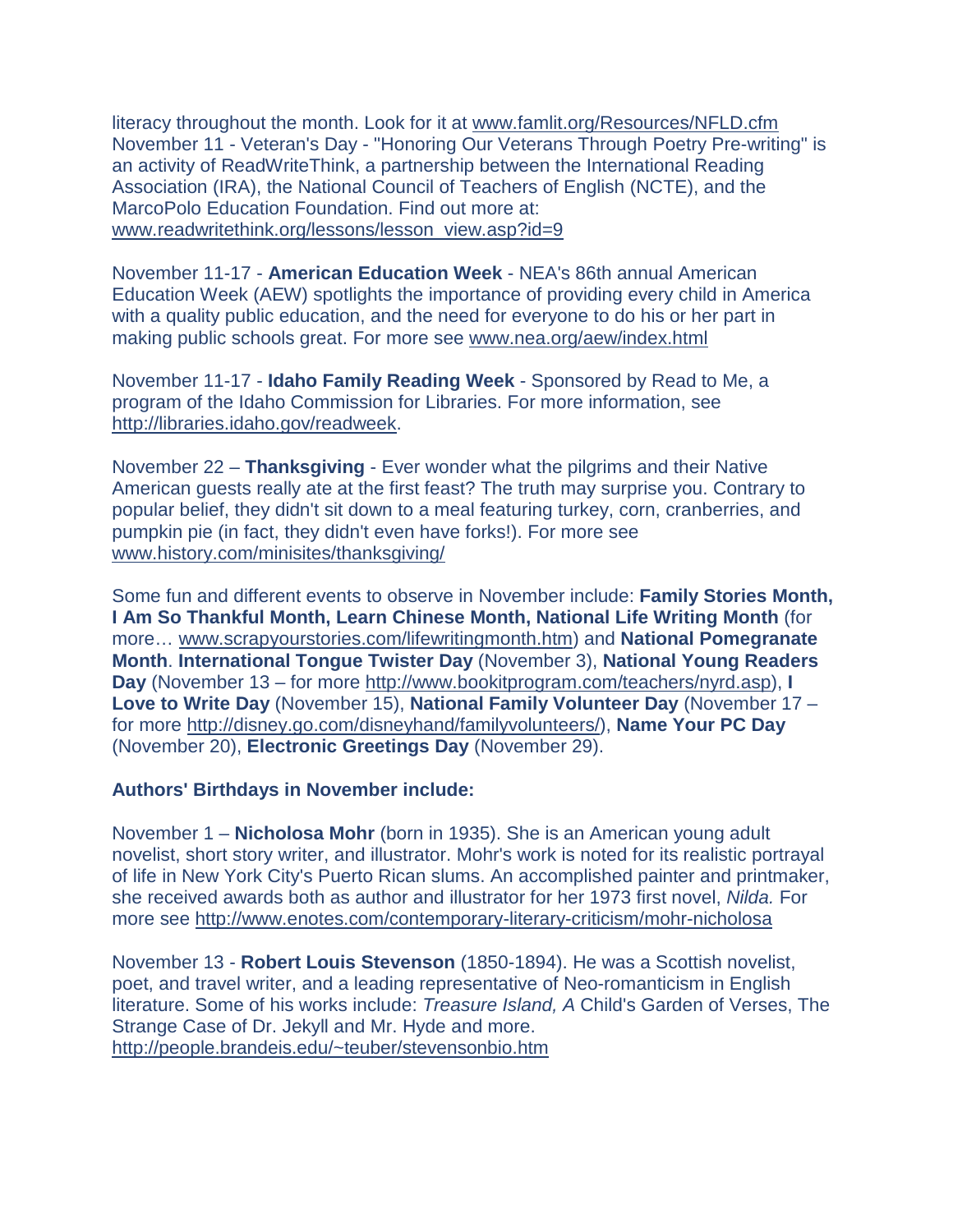November 14 - **Astrid Lindgren** (1907-2002). She was a Swedish children's book author and screenwriter, whose many titles were translated into 85 languages and published in more than 100 countries. The author of *Pippi Longstocking, The Children of Noisy Village, The Wild Baby* and others. [www.astrid-lindgren.com/](http://www.astrid-lindgren.com/)

November 15 - **Jean Fritz** (born in 1915). She is an American children's author and biographer. She was born to American missionaries in Hankow, China, where she lived for the next thirteen years, where, to ease the loneliness of being an only child, kept a journal. Her first book was *The Cabin Faced West*. She is the author of *Homesick: My Own Story, George Washington's Mother* and others. For more see [http://www2.scholastic.com/teachers/authorsandbooks/authorstudies/authorhome.jhtml?](http://www2.scholastic.com/teachers/authorsandbooks/authorstudies/authorhome.jhtml?authorID=39&collateralID=5161&displayName=Biography) [authorID=39&collateralID=5161&displayName=Biography](http://www2.scholastic.com/teachers/authorsandbooks/authorstudies/authorhome.jhtml?authorID=39&collateralID=5161&displayName=Biography)

November 25 - **Marc Tolon Brown** (born in 1946). He grew up in Erie, Pennsylvania, where he attended Lakewood Elementary School. Brown's childhood years would later become the setting for many of his Arthur books. In junior high, Brown drew cartoons for the school newspaper. When it came time for college, his grandmother helped pay for his art class. He is the author of *Arthur Babysits, Arthur Lost and Found, Arthur Writes a Story* and more Arthur stories. Go to [www.kidsreads.com/authors/au-brown-marc.asp](http://www.kidsreads.com/authors/au-brown-marc.asp) or <http://pbskids.org/arthur> for more on Marc Brown.

November 25 - **Crescent Dragonwagon** (born as Ellen Zolotow in 1952). Is the author of more than 40 published children's books. [http://en.wikipedia.org/wiki/Crescent\\_Dragonwagon](http://en.wikipedia.org/wiki/Crescent_Dragonwagon)

November 29 - **Madeleine L'Engle** (1918 - September 6, 2007). She spent her formative years in New York City. Instead of her school work, she found that she would much rather be writing stories, poems and journals for herself, which was reflected in her grades (not the best). However, she was not discouraged. She is the author of *A Wrinkle in Time, The Other Dog, Friends for the Journey* and more. You can read about the author at: [www.madeleinelengle.com.](http://www.madeleinelengle.com/)

November 30 - **Samuel Langhorne Clemens, a.k.a. Mark Twain** (1835-1910). Better known by the pen name Mark Twain, was an American humorist, satirist, lecturer and writer. Twain is most noted for his novels Adventures of Huckleberry Finn, which has since been called the *Great American Novel* and *The Adventures of Tom Sawyer*. He is also known for his quotations. During his lifetime, Clemens became a friend to presidents, artists, leading industrialists and European royalty. For more on Twain see [www.underthesun.cc/Classics/Twain/](http://www.underthesun.cc/Classics/Twain/)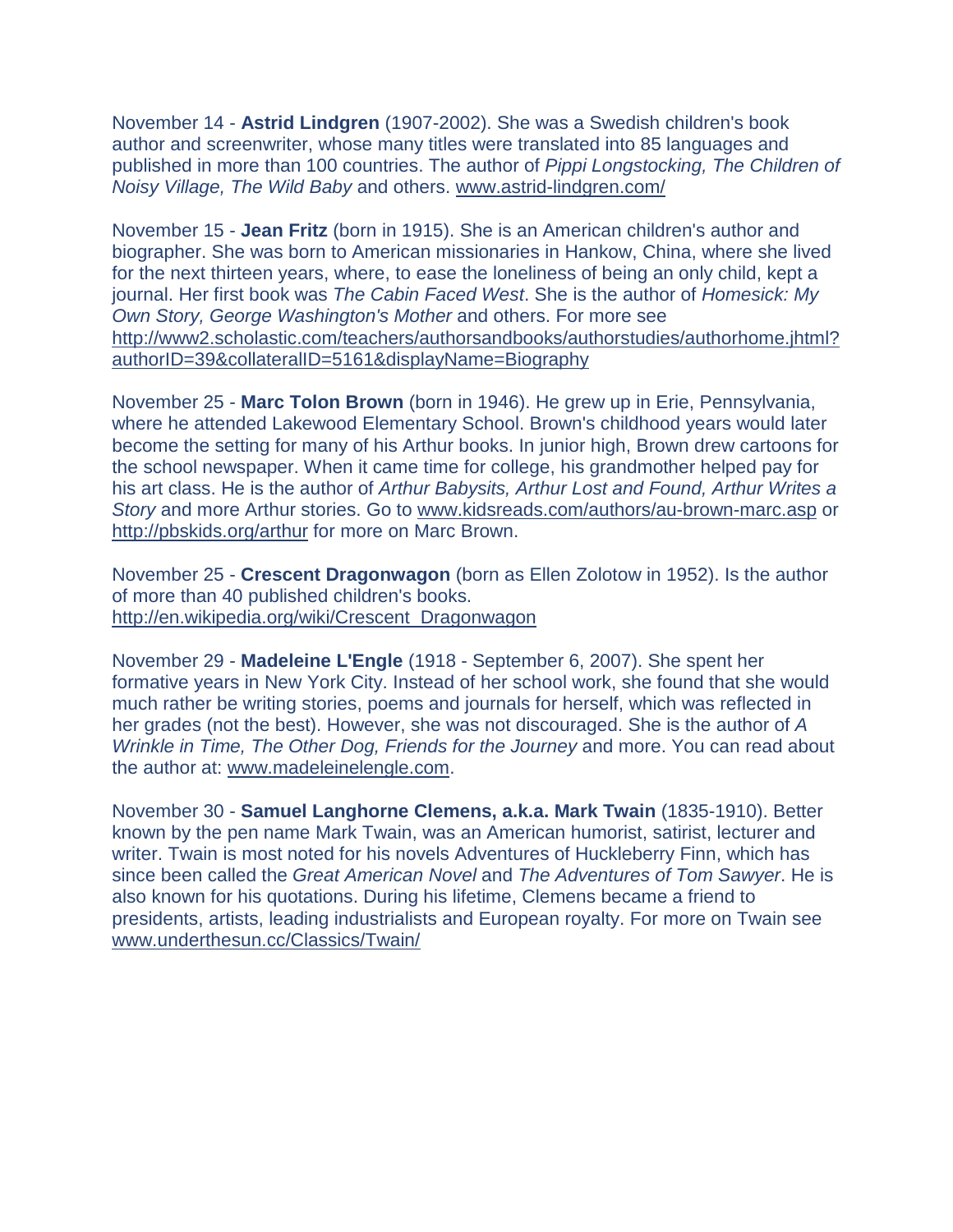<span id="page-9-0"></span>

## **School Zone**

#### **Idaho School Library Media Program of the Year**

Nancy Van Dinter and Bishop Kelly High School received the Idaho School Library

Media Program of the Year sponsored by Follett. Nancy coordinates a school wide summer reading program that keeps students reading during their vacation from a list of faculty recommended titles. One of the first orders of business for the school year is for students to break into groups with the faculty advisor for their book and discuss it as well as turn in a report. The following article provides more details about this great program!



Fall means back to school and a return to assignments, exams and grades. At Bishop Kelly High School we bring back a bit of the summer for one day in September with our

Summer Reading Day. We set aside time during a regular school day when everything stops, and everyone in the school talks about what they read during the summer.

Bishop Kelly has always had a summer reading requirement. There were four specific titles, one each for freshmen, sophomores, juniors and seniors, and they changed every year. The books were to be discussed across the curriculum. But choosing the titles usually fell to the English department. It was difficult to come up with just one book per grade and even more difficult to please everyone—students and faculty.

About four years ago, we read about a program at St. Pius X High School in Atlanta, Georgia that gave their students choices for summer reading and involved more faculty input. We developed our own program from this idea.

Summer reading is still mandatory for all students, but now they have a chance to choose a book from a long, and varied, list. In the winter we ask each staff member to decide on a book they would like students to read and discuss. It does not have to relate to the curriculum and does not have to be in the teacher's subject area. It should be something high school students would enjoy reading. We ask that it be appropriate for this age level. We gather these titles into a list. Before the students leave for the summer, they choose one book to read. We work on a separate list of young adult books for incoming freshmen and include it in their registration materials. They must return a form with their choice when they register.

In the fall we plan a Summer Reading Day. We have a special schedule that includes a thirty-five minute segment of time for discussions. One adult facilitator meets with a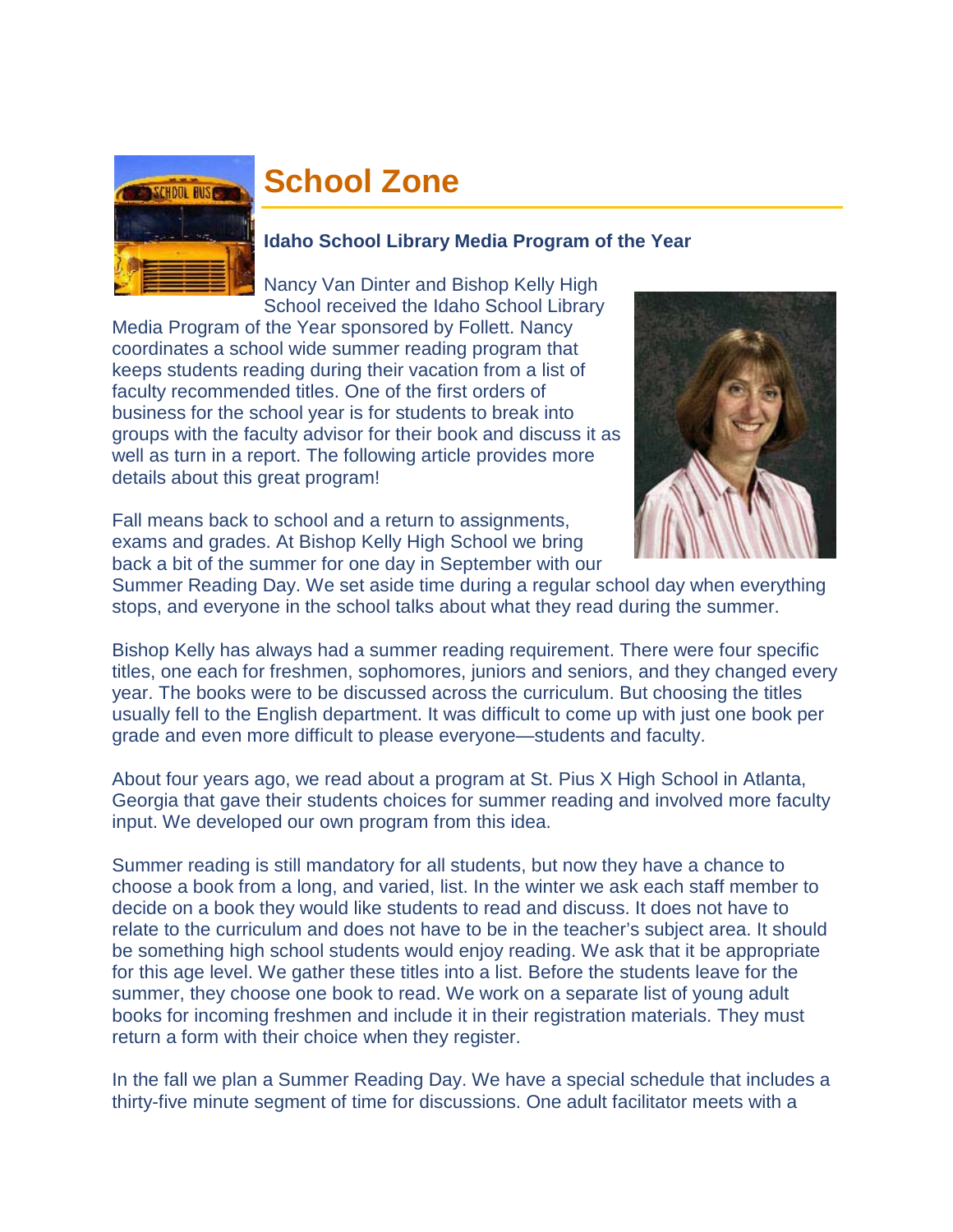group of students who have read the same, book. They just talk about the reading. The students are to prepare by bringing two written discussion questions and a relevant passage with them. It's very informal. Some facilitators bring snacks and usually rearrange the rooms for easier interaction. There are no exams, book reports or grades. We just try to have fun.

The formal goals of the program are as follows:

- To demonstrate how reading can provide enrichment, information and serve as a tool for lifelong learning
- To encourage students to identify and compare their own experiences to those of others in the situations, events, and cultures in the literary selections
- To challenge students to form opinions and make critical judgments about fiction and non-fiction
- To give our faculty and staff the opportunity to model the behavior of lifelong readers

The first three goals are taken directly from the Idaho state standards for language arts/communications for grades 9 through 12.

Bishop Kelly is a private Catholic high school located in Boise. We have 685 students in grades 9-12. About 95 percent of our students go on to college.

In 2007, we offered a summer reading list of 10 titles for incoming freshmen and 34 titles for sophomores, juniors and seniors. Half were fiction and half were non-fiction. There was a wide range of genres—mystery, science fiction, fantasy, humor, thrillers, realistic fiction, war stories, sports, inspirational stories and biographies. We had a total of 51 discussion groups. The facilitators included the entire faculty, administrators, counselors, secretaries, the school nurse, the football coach and officers from the Bishop Kelly Foundation. We met in classrooms, offices, the stage, the gymnasium, outside on the lawn and in a nearby coffee shop. We had a great time.

For one day, the spotlight is on reading and readers. This is our attempt to encourage lifetime reading for information and enjoyment. It is a small attempt to reverse the downward trend in reading in our country.

## <span id="page-10-0"></span>**Know the Numbers**

#### **Fact: Parents continue to play a significant role in shaping kids' reading behaviors**

The Kids and Family Reading Report is a "must read" for youth services staff. The report is based on a survey conducted by Scholastic and Yankelovich in 2007. You can access the full survey at [www.scholastic.com/readingreport.](http://www.scholastic.com/readingreport)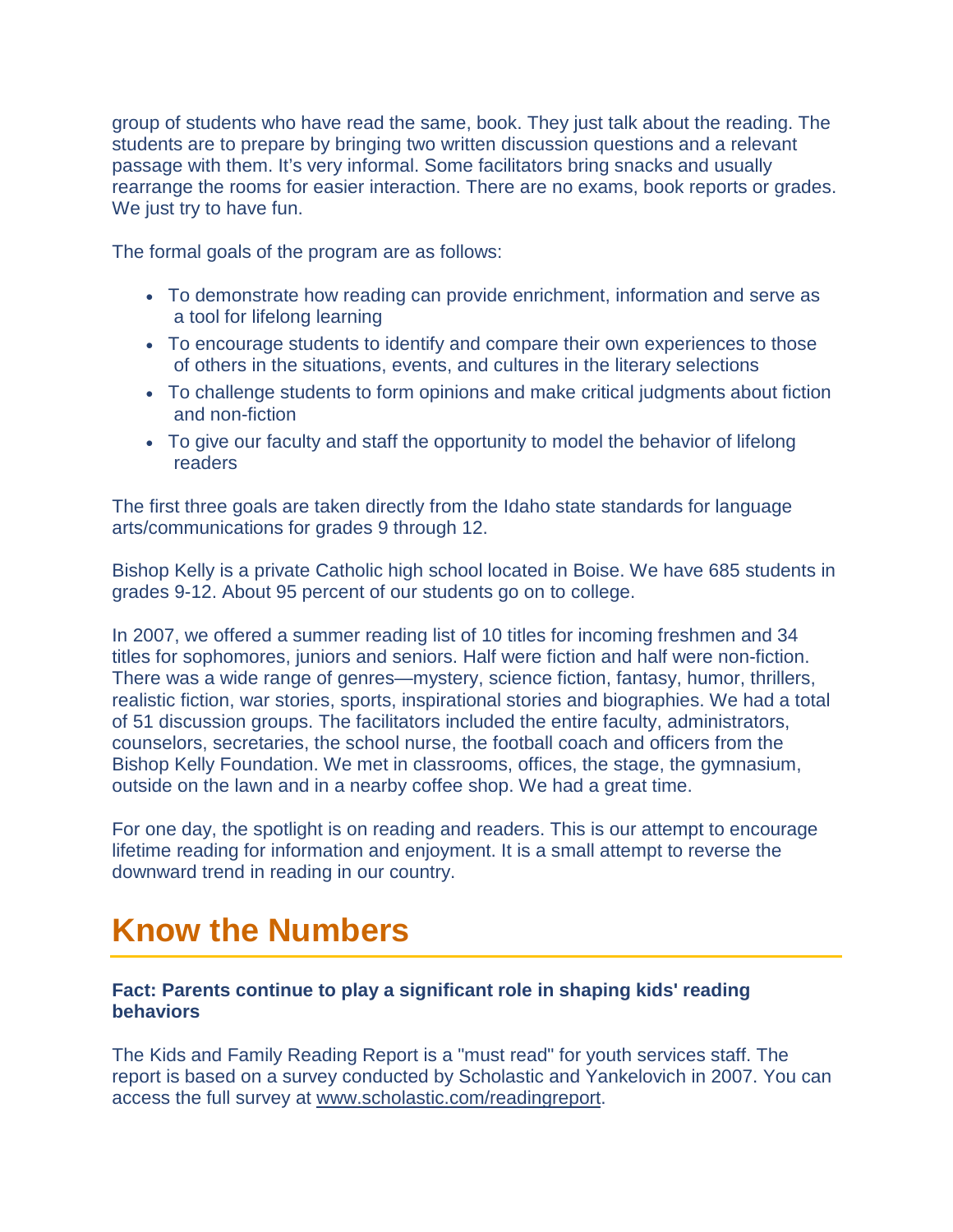<span id="page-11-0"></span>According to the Scholastic/Yankelovich survey, "high-frequency" reading kids (whose who read daily) frequently cite their parents as a source for book ideas. Children of high-frequency reading parents are more likely than other youth to perceive reading for fun as important. They are more likely to regularly engage in reading for fun. That said, only 1 in 5 parents is a high-frequency reader.



## **Staying Motivated in the Midst of Madness**

*[Editor's Note: The following article is reprinted (C) All Rights Reserved by Julie Bartkus from [www.MotivateTeachers.com.](http://www.motivateteachers.com/) If* 

#### *you have any tips or tricks to staying motivated or bringing joy to your library, please share them with The Scoop (in care of [Stephanie\)](http://164.165.30.103/icfl/contact/Stephanie+Bailey-White+-+Projects+Coordinator) and we'll send you a free book!]*

These are strategies that I incorporate into my life on a regular basis to help keep me filled with positive energy and motivation to keep on keeping on. I hope they help you.

- Listen to music you love. Can you think of at least one song that instantly puts a smile on your face and a spring in your step? Music has the power to lift your spirits. Put all the songs that you love on one tape, and make several copies. Take a copy with you wherever you go, and listen to it when you need a boost!
- Attend an uplifting musical or play.
- Go for a walk around the block and enjoy the changing of the seasons.
- Keep a journal. Write in it all the things that you're thankful for and the things you're looking forward to doing every day. Use it to vent your frustrations and to strategize how to overcome your obstacles.
- Call someone who is a pure joy to speak with. I love to call my niece, Amber. She lifts my spirits immediately. We tell each other how much we miss and love each other and we even occasionally - OK, most of the time - break out in song. We have a lot of fun.
- Treat yourself to something that makes you feel good. If you love flowers, don't wait for someone else to buy them for you, buy them for yourself. Know that you're worth it, and you deserve to be treated special. Treat yourself to a massage, movie or a quiet walk in the park.
- Read an inspirational passage from one of your favorite books daily. Reading can help you to change your perception, which changes your mood. Read *The Twelfth Angel* or *The Greatest Miracle in the World* written by Og Mandino. Read *Chicken Soup for the Soul* (there's many of them to choose from - I'm sure you can find one tailored to your soul) written by Jack Canfield and Mark Victor Hansen.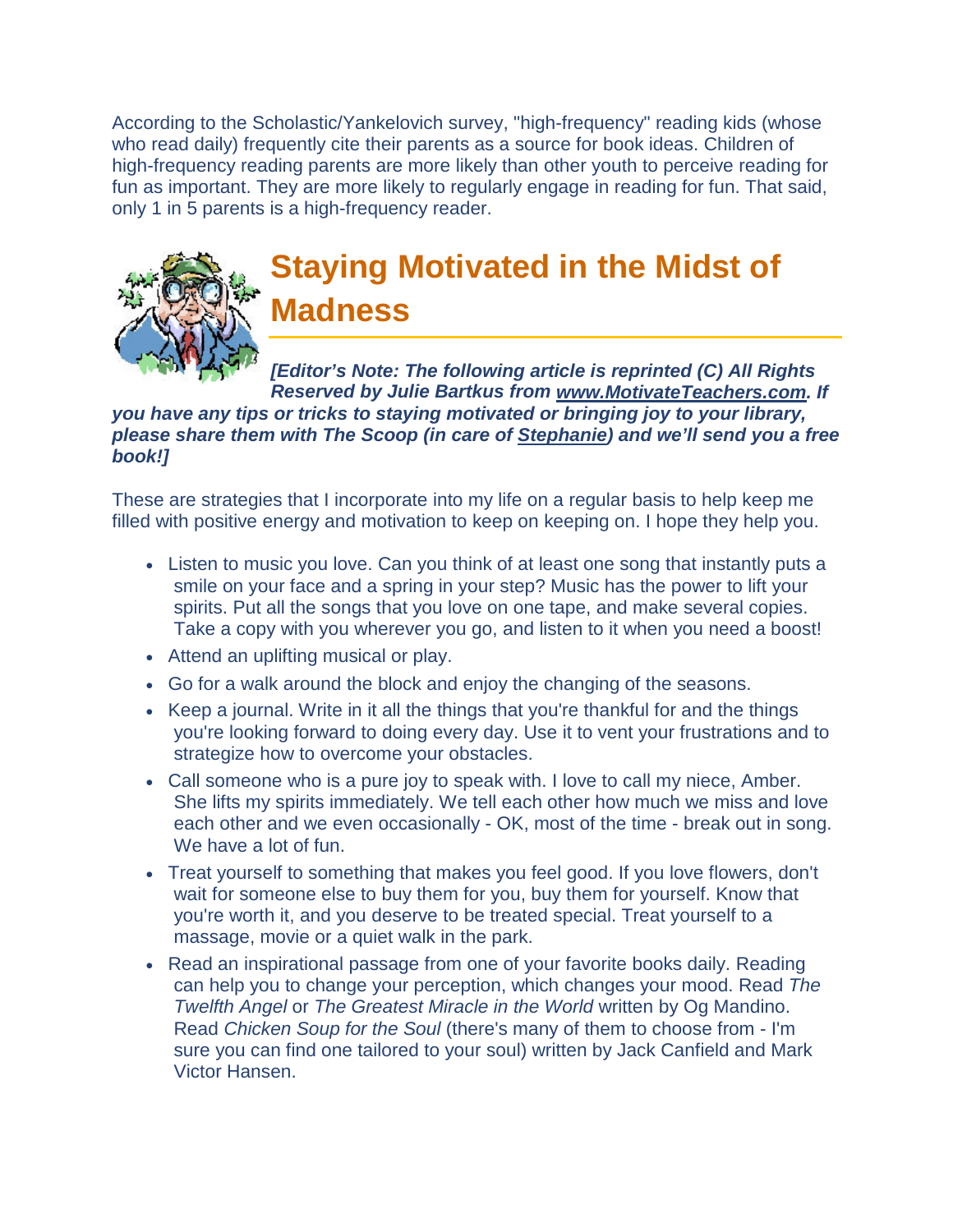• Do something really fun at least once a week. I know - you love your job and it's fun; however, I recommend digging deeper within yourself to find out what you really enjoy doing. Too often we grow up and forget about what we really have a blast doing. Climb a tree, build a sand castle at the beach, go for a long drive without a specific destination, or whatever you have fun doing. The point is to do it for the fun involved - the pure joy of the moment.

If you find that these strategies help you feel more motivated, take a few minutes and share them with your staff, faculty, or others.

## <span id="page-12-0"></span>**Tips & Tools**

#### **New Books!**



**The Idaho Commission for Libraries Professional Development Service (PDS) provides access to numerous titles in the field of library and information sciences. Free shipping to and from your library is provided! See [http://libraries.idaho.gov/pds](http://164.165.30.103/icfl/pds) for more information. The following are a few of the recent additions.** 

*Information Literacy Assessment: Standards-Based Tools and* 

*Assignments,* by Teresa Y. Neely, ALA, 2006 [025.56 NEELY 2006] Are students mastering information literacy skills? ACRL's standards for information literacy provide a solid foundation to help faculty and librarians establish the context for learning. Offering a variety of assignments and assessment tools for those charged with achieving these learning outcomes, the author shares best practice and actual sample assessments from a broad range of institutions.

#### *A Day in the Life: Career Options in Library and Information Science***,** Priscilla K. Shontz, editor, Libraries Unlimited, 2007, [020 DAY IN 2007].

Many people, not just those new to the field of library and information science, are curious about their career options. The editors have assembled 95 authors, each of whom describes a "typical" workday or routine, sharing joys, sorrows, and annoyances in refreshingly candid fashion.

*Integrating Technology for Meaningful Learning***,** by Mark Grabe, Houghton Mifflin, 2007, [371.3 GRABE 2007].

This book provides a unique, inviting approach to technology, with an emphasis on meaningful teacher and student learning with technology. It provides future K-12 classroom teachers with the essential information and motivation to use technology as an everyday tool.

*Rethinking Middle Years: Early Adolescents, Schooling and Digital Culture,* by Victoria Carrington, Allen & Unwin, 2006, [027.8 CARRING 2006]. The author emphasizes the importance of understanding the risk society, and young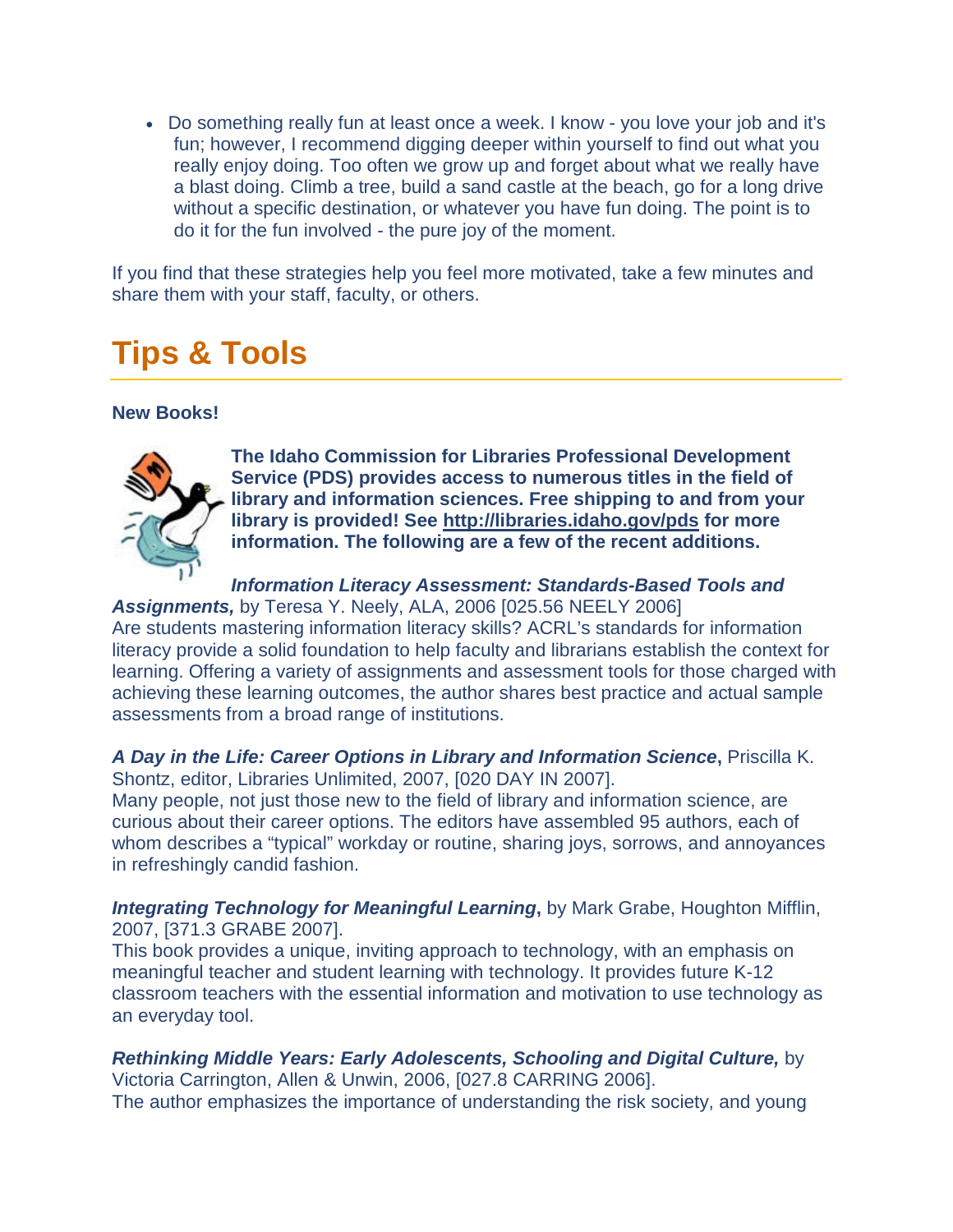people's immersion in digital technologies and consumer culture. She shows how teachers and schools can use this understanding to work more effectively with early adolescents, and how policy-makers and education leaders can reshape the middle years agenda to improve professional practice and student outcomes.

#### *Essential Reference Services for Today's School Media Specialists***,** by Scott Lanning, Libraries Unlimited, 2004, [027.8 LANNING 2004].

The role of the school library media specialist has changed dramatically in the last 20 years. Today's specialist is an integral part of the school—an equal partner in reaching the school's educational goals. Designed to give a solid and practical foundation for all aspects of providing reference services to students and teachers, this book details essential reference skills in the context of today's information literacy standards.

## **We the People" Bookshelf Project**

The American Library Association's (ALA) Public Programs Office (PPO) is pleased to partner with the National Endowment for the Humanities (NEH) for the fifth "We the People" Bookshelf project. Part of the NEH's "We the People" initiative, the Bookshelf is a grant program created to encourage young people to read and understand great literature while exploring themes in American history. This year's theme is "Created Equal." Public and school (K-12) libraries are invited to apply online now through January 25, 2008 at [www.ala.org/wethepeople.](http://www.ala.org/wethepeople) In spring 2008, NEH and ALA will select 3,000 libraries to receive the "Created Equal" Bookshelf. Those selected will be required to use the Bookshelf selections in programs for young readers in their communities. (Rhonda Putney, Lakeshores Library System and Mid-Wisconsin Federated Library System, Youth Services Update, Issue 293, September 26, 2007)

# **National Pumpkin Month**

October is National Pumpkin Month. While you might be planning a pumpkin storytime, now you have a real reason. It is officially National Pumpkin Month! Below are some great sites to help you with your pumpkin programming.

More October Holidays: <http://www.holidaysforeveryday.com/caloct07.shtml>

Pumpkin Patch Match File Folder Game <http://www.preschoolprintables.com/filefolder/pumpkin/filefolderpumpkin.shtml>

5 Little Pumpkins <http://www.preschoolprintables.com/felt/5pumpkins/feltpumpkin.shtml>

Pumpkin Calendar Numbers <http://www.preschoolprintables.com/calnum/calnumnumseason.shtml>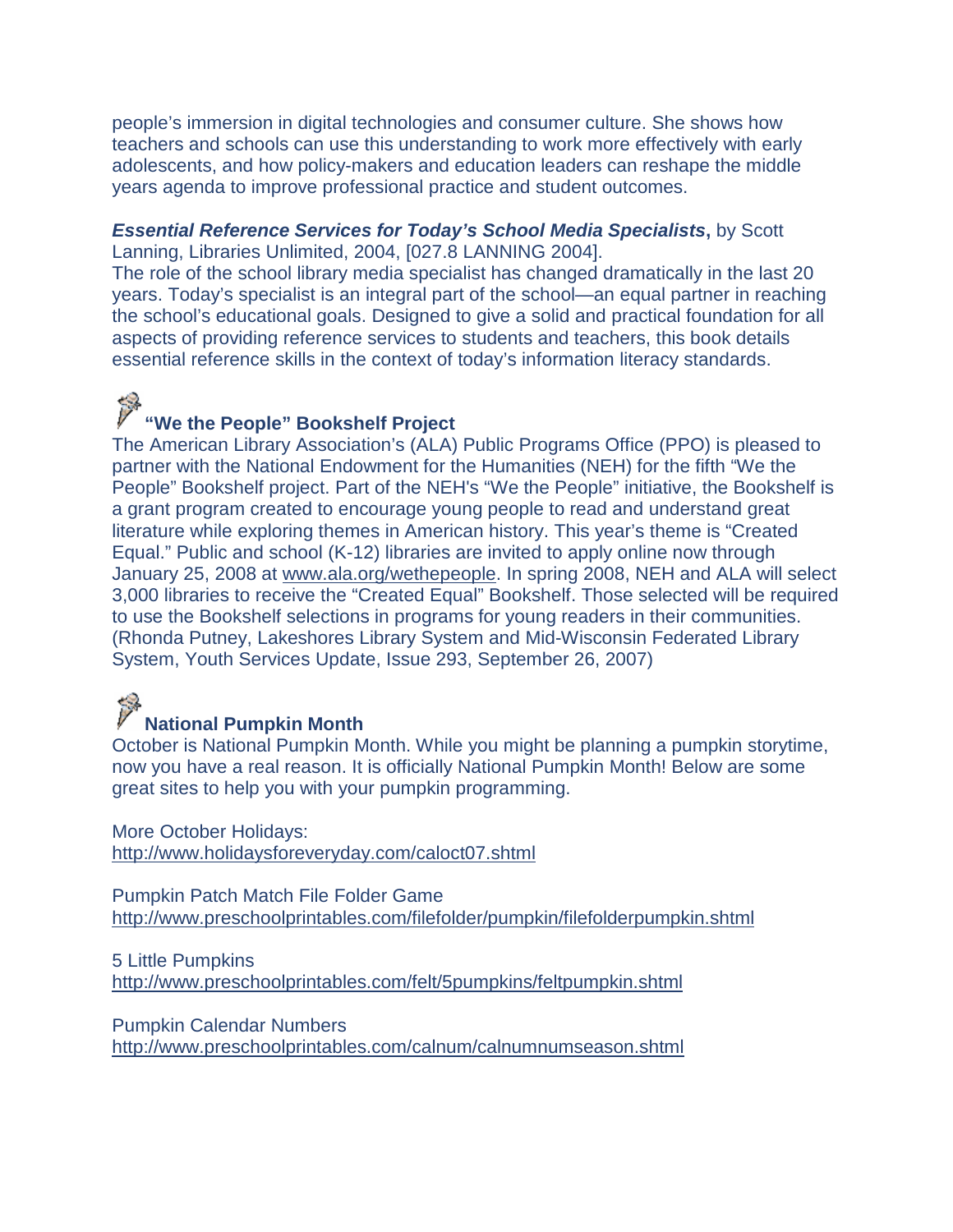Pumpkin Concentration <http://www.bry-backmanor.org/actpag64.html>

Pumpkin Lined Paper [http://atozteacherstuff.com/printables/pumpkin\\_paper\\_lined\\_h.pdf](http://atozteacherstuff.com/printables/pumpkin_paper_lined_h.pdf)

Pumpkin Tic Tac Toe <http://alenkasprintables.com/freeprintables/halloween/halloween5.jpg>

Pumpkin Frame <http://www.kidcraftsmagazine.com/2005/pumpkin-picture-frame.shtml>

Pumpkin Carving [http://familyfun.go.com/arts-and-crafts/season/specialfeature/halloween\\_ms\\_pumpkins/](http://familyfun.go.com/arts-and-crafts/season/specialfeature/halloween_ms_pumpkins/)

Mini Pumpkin Book [http://www.fastq.com/%7Ejbpratt/education/theme/food/pumpkinbook.pdf](http://www.fastq.com/~jbpratt/education/theme/food/pumpkinbook.pdf)

(Rhonda Putney, Lakeshores Library System and Mid-Wisconsin Federated Library System, Youth Services Update, Issue 293, September 26, 2007)

#### **Halloween Costume Ideas**

Here are some sites to recommend to the little ghouls who will visit your children's reference desk in the next few weeks. Or to perhaps give you inspiration for something to wear at the WLA conference!

#### 13 Pumpkin Avenue

<http://members.aol.com/pumpkinave/costumes/costumes.htm>

13 Pumpkin Avenue is a good place to jumpstart your creative juices. More than fifty homemade costumes are illustrated and described, but many of the ideas need some filling in. Best bets are the wacky costumes such as Grapes in a Bag (cut two holes in the bottom of a clear trash bag, step into it, and then fill it purple balloons) or Tea Bag (made with white fabric and dried leaves.) There's also a page of ideas for trick-ortreaters in wheelchairs (drape an orange trash bag over you and the chair to become a pumpkin) and a recipe for homemade makeup.

#### Costume Idea Zone

<http://costumeideazone.com/>

Costume Idea Zone has great suggestions even though they don't specifically address kids' costumes. Their ideas are divided into five categories: Unique & Unusual, Ideas for Couples, Ideas for Groups, Traditional, and Quick & Easy. Many of the "couple" ideas could be adapted to siblings, such as Pirate and Treasure Chest, where one dresses as a pirate, and the other dresses in gold, decorated in beads and coins.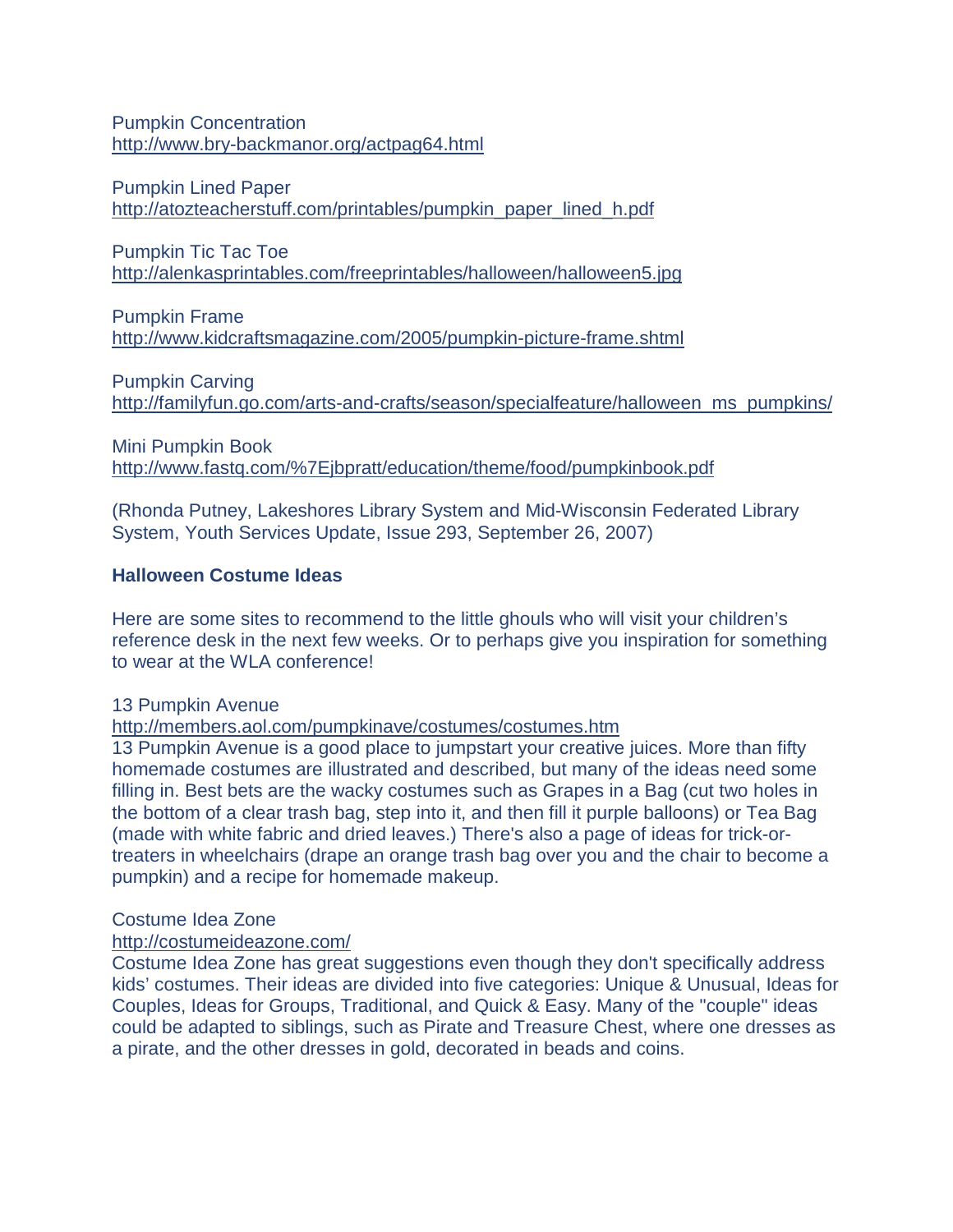#### Halloween is Here: Halloween Costume Ideas [http://www.halloweenishere.com/costume\\_ideas.html](http://www.halloweenishere.com/costume_ideas.html)

The Halloween is Here costume ideas aren't illustrated, but I like the variety and quantity of the them. There is a large makeup section, which includes recipes for fake warts (make them from whole peppercorns) and fake intestines (use stuffed pantyhose). Kid and adult costumes aren't listed separately, but most of these ideas (such as Spiderman, Rock Star or Statue of Liberty) could be used by any age group. (Surfing the Net with Kids, 10/3/07)

## <span id="page-15-0"></span>**News Beyond Idaho**

#### **Watercolor Contest Celebrates** *Little Toot*



The classic book, *Little Toot*, is being celebrated this year because it's the 100th birthday of the author/illustrator Hardie Gramatky. Visit <http://www.littletoot.org/ideas.asp> for additional program ideas. Ask kids to create a watercolor picture of *Little Toot* (this reflects the medium Hardie Gramatky used). Kids can use watercolor paints/markers/crayons to create their picture. To enter, contestants must create an illustration featuring a tugboat. Librarians will choose

one entry to submit in each of two age categories: 5 and under and 6-10. Entries will be judged according to originality and creativity. The final product must be the child's own original work. One Grand Prize winner and three runners-up will be chosen in each of the two age categories: 5 and under and 6-10.

All entries must be submitted with: Librarian's Name, Title, Organization Name, Address, City, State, Zip, Email, Phone number, and the Name and Age of child entering (first name only). The libraries that are Grand Prize winners in each age category will each receive a framed giclée print of an illustration from the book, Little Toot, for the library and a copy of the newly restored classic edition of Little Toot, autographed by Linda Gramatky Smith, to give to the child whose art has won. Three libraries chosen as runners-up in each age category will each receive two autographed copies of Little Toot—one copy for the library and one copy for the child whose work has won.

Deadline for entries is November 1st. All entries must be sent in a .jpg format to [www.littletoot.org/contest.](http://www.littletoot.org/contest) Each participating library will receive an e-mail message with a printable certificate that can be given to all of the children who entered from the library. Winners will be notified by November 8th. Winning artwork will be posted at [www.littletoot.org.](http://www.littletoot.org/) By accepting a prize, winning libraries grant web host, Linda Gramatky Smith, the right to use the library's name, show an image of the winning piece of art, and list the first name and age of the artist who submitted the entry for promotional purposes without further compensation or permission. By sending the artwork to the site, the library is agreeing to the contest rules and terms and will hold the sponsors harmless in the case of any dispute.